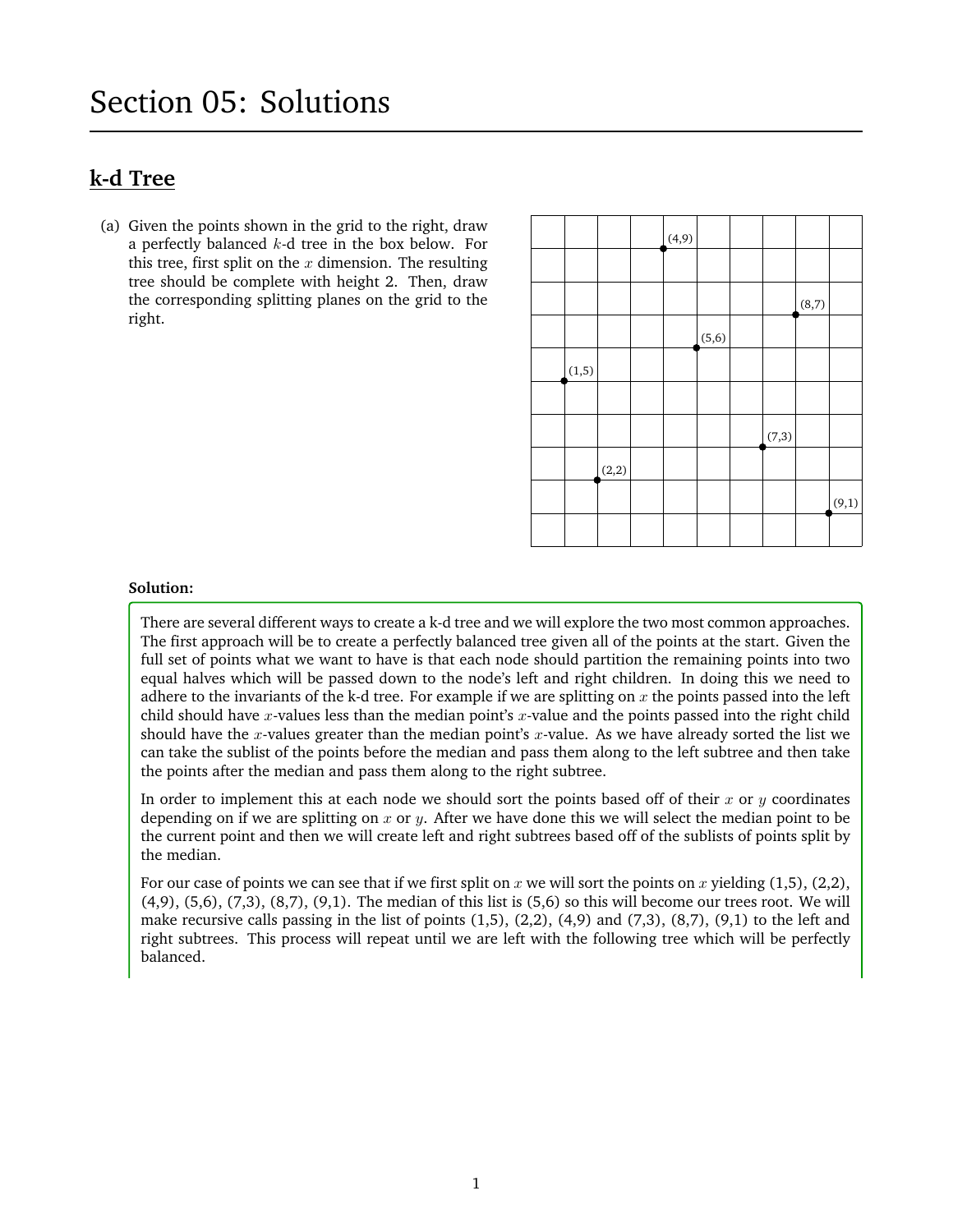

We can also visualize the k-d tree points in space by drawing on the splitting planes as is shown below.



The secondary approach to constructing a k-d tree is to simply add the points one at a time. The trade off here is that the code for this method will likely be simpler, but now we are not guaranteed to have a perfectly balanced tree. Thinking back to BSTs there were cases where if you inserted elements in a certain order the resulting BST would end up being spindly and the same thing can happen for k-d trees. If we want to improve our runtime compared to the naive solution, we want to have at least a roughly balanced tree. One thing that we can do to increase the likelihood of creating a roughly balanced tree is to randomize the order of insertion. This again will not create a perfectly balanced tree as before, but in expectation the tree should be roughly balanced. In doing this we expect to come close to a perfectly balanced tree, but with much simpler code.

(b) Insert the point (6, 2) into the k-d tree you drew below. Then, add that point to the grid and draw the corresponding splitting plane.

#### **Solution:**

Now we will walk through the insertion of the single point (6,2) into our exising k-d tree from (a). We begin at the root which corresponds to the point (5,6). We are splitting on x at this top node and the x value of the point to be inserted, 6, is greater than that of the root's x-value, 5, so we proceed to the right.

Next the current point corresponds to the point (7,3). We are splitting on  $y$  at this node and the  $y$  value of the point to be inserted, 2, is less than that of the current node's  $y$ -value, 3, so we proceed to the left.

Now the current point corresponds to the point  $(9,1)$ . We are splitting on x at this node and the x value of the point to be inserted, 6, is less than that of the current node's x-value, 9, so we proceed to the left. This corresponds to a null child, so we will insert the new point at this location in our tree.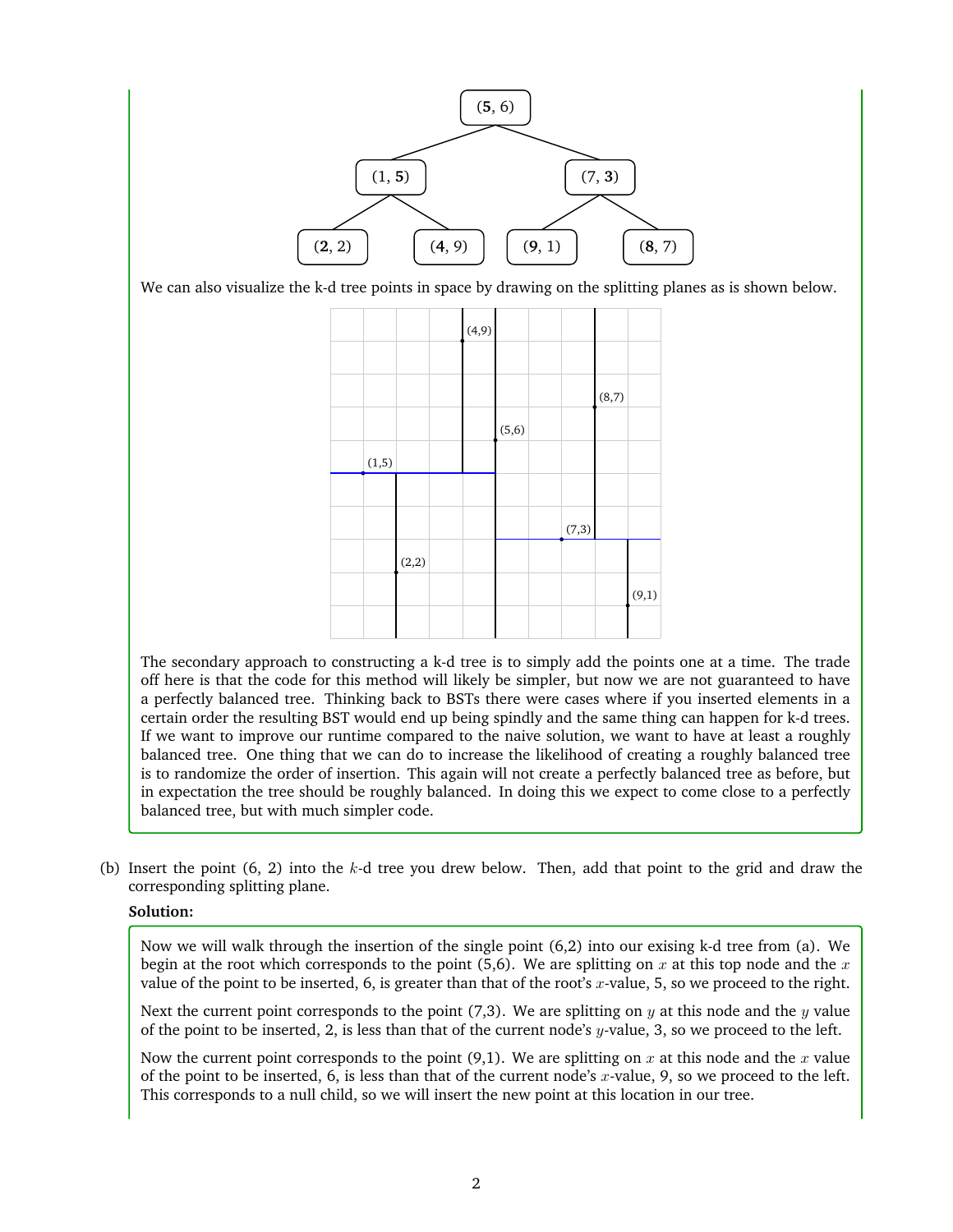Below we can see updated diagrams corresponding to the two views of our k-d tree.



(c) Find the nearest point to  $(3, 6)$  in your k-d tree. Mark each branch that is not visited (pruned in execution of nearest) with an X through the branch. **Solution:**

# **K-d Tree Nearest Algorithm:**

Given a query point p we will do the following starting at the root node. We will not recurse on all nodes in the tree, as we will likely be able to prune large portions of the tree. One way to structure this is to have the call to nearest call a helper function that takes in 3 arguments: n the node in the tree that we are currently visiting, p the query point, and globalBest the closest node we have seen so far. To start we will make the call nearestHelper(root, p, root).

- (i) We check if the current node, n we are at in the tree is closer to p than the globalBest that was passed in. If it is indeed closer update globalBest to be n.
- (ii) Next we must recurse in either direction of the splitting plane in order to determine if there is a closer node to the query point in that half of the tree (or subtree). As we know where the query point lies with respect to the splitting plane we will first recurse in the direction of the query point (intuitively we expect the closest point to be in the direction of the query point although this is not always the case). This side of the tree we can think of as the "good side" For example if n represents the point (3,4), we are splitting on  $x$ , and the query point p is (2,5) then we will first recurse on the left child of n as  $2 < 3$ . This recursive call will either return the current value of globalBest if no closer node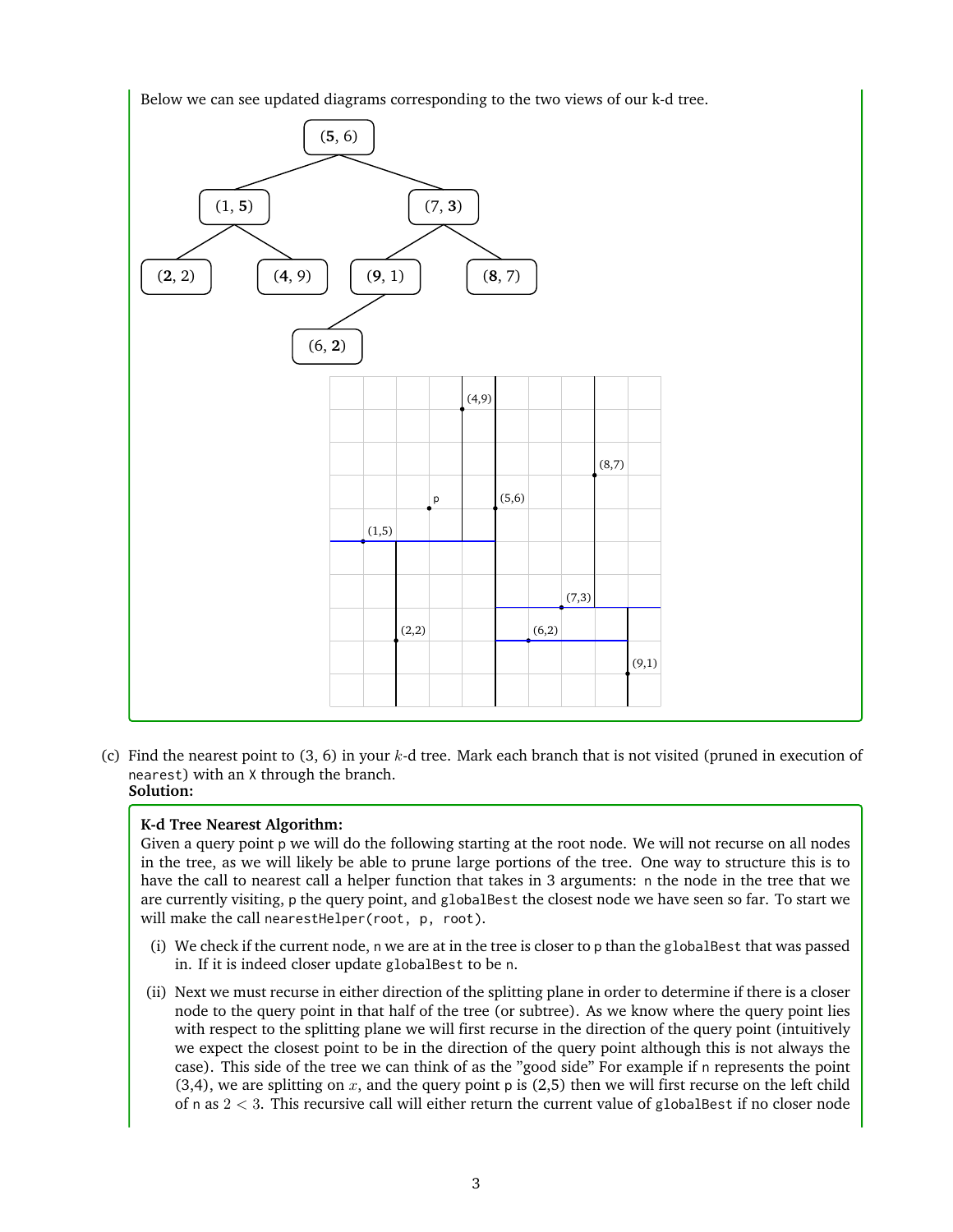was discovered or it will return the new closest point which globalBest should be updated to.

- (iii) Now we need to consider if the other side of the tree (the "bad side") needs to be checked. We only want to check this side of the tree if it is possible that a closer point than the globalBest could exist on that side of the tree. If it is impossible for such a point to lie on that side of the tree then we will prune that branch. For this we will do the following:
	- (i) We can imagine a circle which is centered at the query point, p, with the same radius as the distance from the p to the globalBest. This circle represents the region in cartesian space where it is possible that a closer point than globalBest could lie if it does exist. To see if we need to check the other side of the tree we can see if this circle intersects the splitting plane such that some portion of the circle lies on either side of the splitting plane. (Note in 2-dimensions we can use circles and our splitting planes will be lines, but in higher dimensions the circles will be replaced with hyperspheres and the splitting planes will be hyperplanes).

To determine if the circle intersects the splitting plane, we can reduce this to a slightly simpler calculation. We notice that if a point did exist in the other side of the splitting plane, the closest that it could exist to the query point would be perpendicular to the splitting plane in line with the query point. For example suppose the query point is (5,5) and the current node contains the point (4, 3) where we split on x. Space is split into points with  $x > 4$  and  $x < 4$ . For this we would first search the tree corresponding to points with  $x > 4$ . If the current best found when searching this half of the tree is (5,7). The closest point to the query point that is on the other side of the splitting plane would be (4,5). Now we can see that the current best is distance 2 away from the query point, but there are possible points on the other side of the splitting plane that could be distance 1 away, so we *must* check the other side of the plane.

- (ii) If we did end up recursing on the other side of the tree (or subtree), similarly this will either return the current value of globalBest if no closer node was discovered or it will return the new closest point which globalBest should be updated to.
- (iv) Return globalBest.

#### **Solution:**

#### **Walkthrough of Specific Call to Nearest**

We begin at the root of the tree, so n corresponds to the point (5,6), additionally globalBest will correspond to  $(5,6)$ . The query point p will be  $(3,6)$ . In this case n is the same as globalBest so we do not need to update globalBest. Next n splits on x, so we compare the x-values of n and p. We see that the good side of the tree will be the left side (corresponding to x-values less than 5) as  $3 < 5$ , so we will first recurse on the left side.

Now n corresponds to the point (1,5), and p and globalBest remain unchanged. We see that n is distance 2.236 away from p which is worse than globalBest which is distance 2 away, so we do not need to update globalBest. Next n splits on y, so we compare the y-values of n and p. We see that the good side of the tree will be the right side (corresponding to y-values greater than 5) as  $6 > 5$ , so we will first recurse on the right side.

Now n corresponds to the point (4,9), and p and globalBest remain unchanged. We see that n is distance 3.162 away from p which is worse than globalBest which is distance 2 away, so we do not need to update globalBest. Next n splits on x, so we compare the x-values of n and p. We see that the good side of the tree will be the left side (corresponding to x-values less than 4) as  $3 < 4$ , so we will first recurse on the left side.

Now n corresponds to null as there is no left child of the node corresponding to (4, 9). In this case we simply return globalBest which is (5,6).

After returning from this recursive call we are now once again at the node where n corresponds to the point (4,9). Now we need to make a decision of whether or not we should visit the "bad side" of the tree. We can begin by visualizing the circle mentioned above.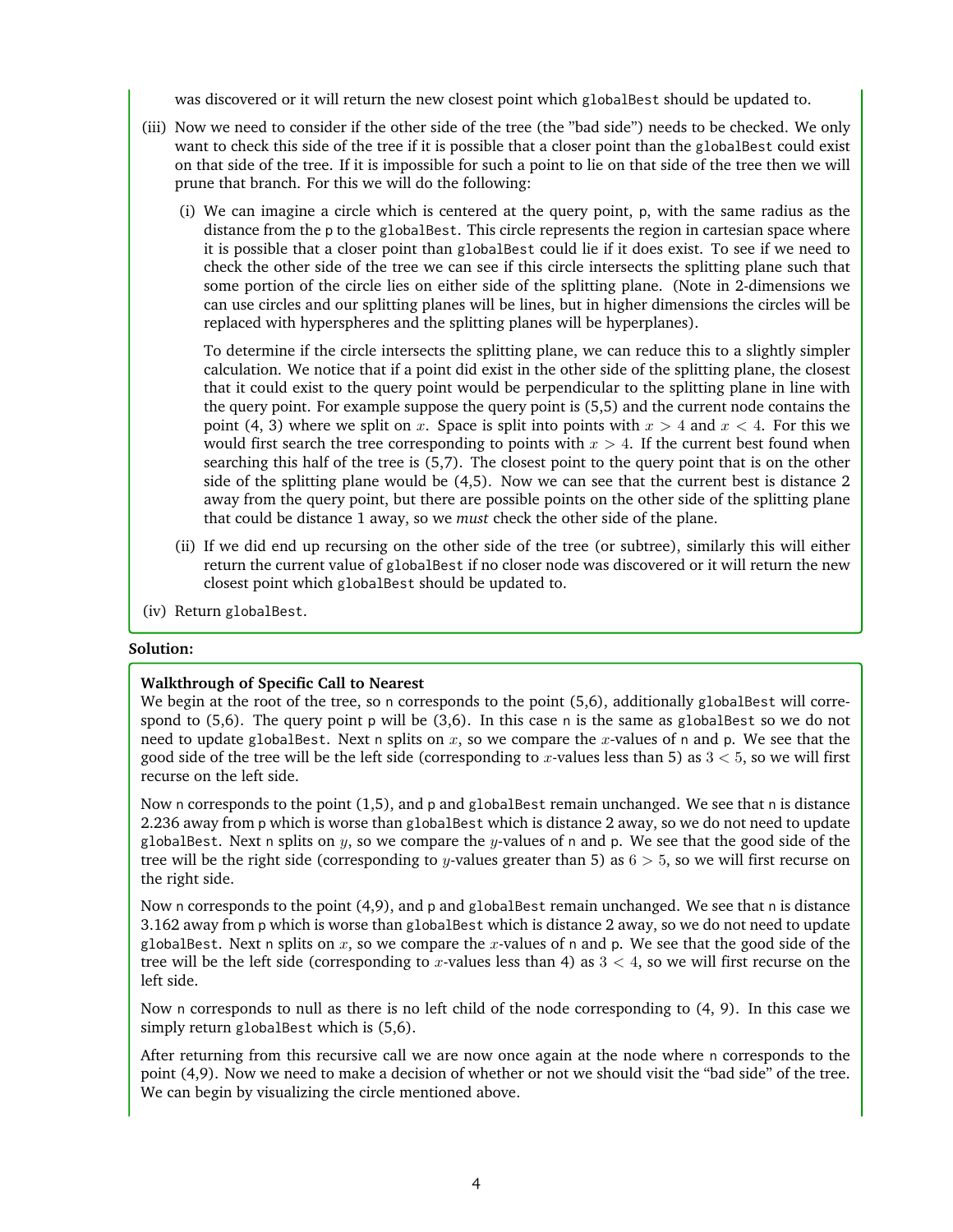

If a point exists that is closer to p than globalBest then it must be less than distance 2 away from p. The circle corresponds to the region which would contain these points if they exist in our tree. What we can see is that this circle overlaps the splitting plane (the line corresponding to the  $x$ -value 4). This means that it is possible that a point does exist on the other side of the splitting plane that is closer to p than globalBest, so we must recurse on the "bad side."

In code however the notion of creating a circle can be simplified to the following. We can consider the closest point to p on the other side of the splitting plane. This will correspond to the point that lies at the intersection of the splitting plane corresponding to n and the line perpendicular from the splitting plane that passes through the query point p. In this case we can see that this closest point that could lie on the other side of the splititng plane defined by the point  $(4,9)$  split on x would be the point  $(4,6)$ . Now we can compare the distance from globalBest to p to the distance from this hypothetical new best point to p. If the distance from globalBest to p is greater then we must check the "bad side," otherwise we can prune.



Again we are considering the case where n is  $(4,9)$ , p is  $(3,6)$ , and the globalBest is  $(5,6)$ . The green line above corresponds to the shortest distance to the splitting plane which would be of distance 1. This is less than 2, the distance from p to globalBest. So we must visit the "bad side".

When we recurse on the bad side n corresponds to null as there is no right child of the node corresponding to (4, 9). In this case we simply return globalBest which is (5,6). Now that we have visited all of the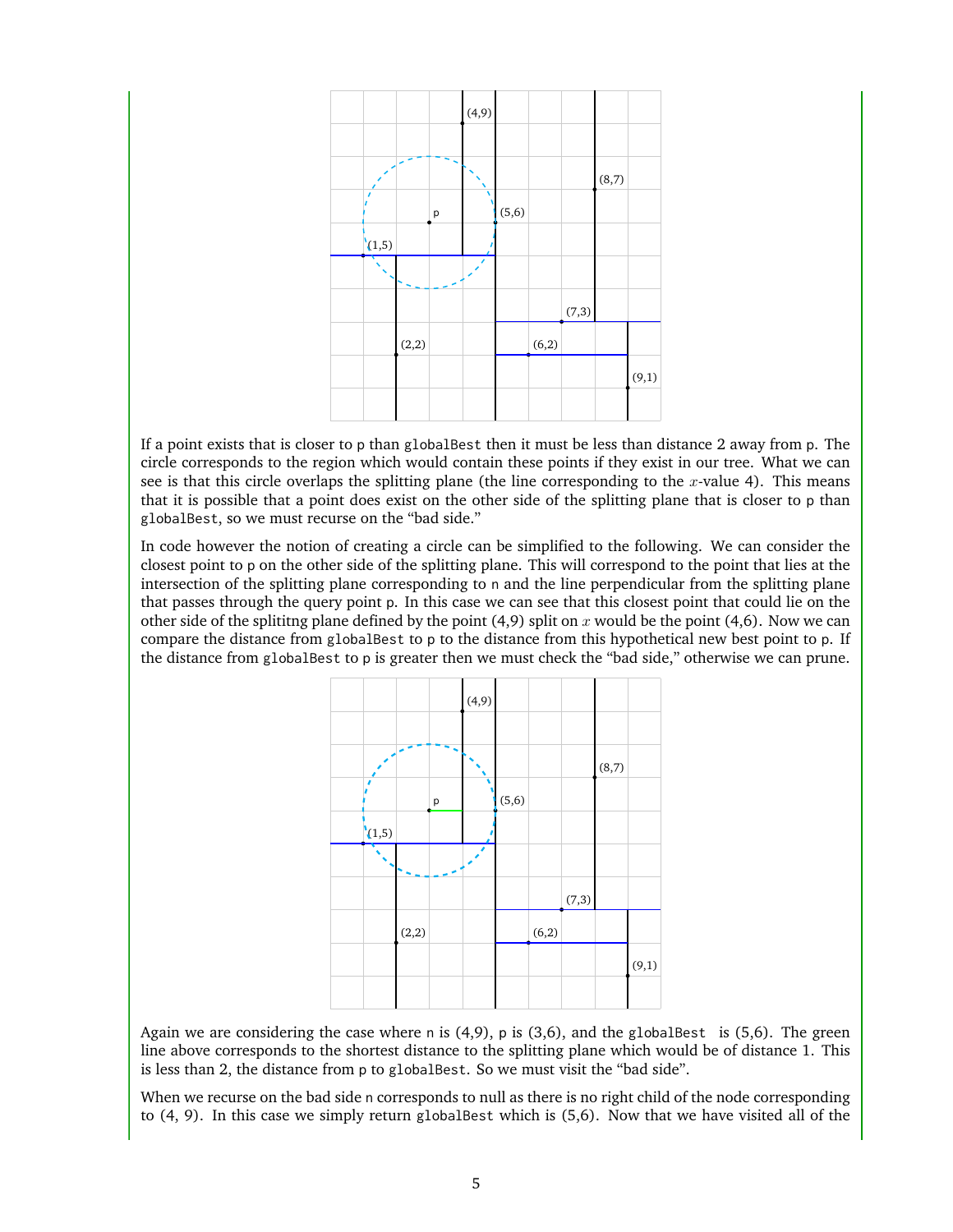children of (4,9) we can return the globalBest which will still be (5,6).

Now we have returned back to where n corresponds to the point (1,5). We have visited the "good side" where we did not find anything better than the globalBest, so globalBest is not updated. Next we need to consider if we need to explore the "bad side" of n. Once again we can visualize this using the same rule as above.



We see that as the circle does overlap the splitting plan we will need to visit the "bad side" of the tree. Again we can also look at the closest hypothetical point to p on the other side of the splitting plane. This again corresponds to the green line above, and we can see that this distance is again 1, compared to the distance of 2 between globalBest and p, so we again we must explore the other side of the tree.

Now n corresponds to the point (2,2) We see that n is distance 4.123 away from p which is worse than globalBest which is distance 2 away, so we do not need to update globalBest. Next n splits on x, so we compare the x-values of n and p. We see that the "good side" of the tree will be the right side (corresponding to x-values greater than 2) as  $3 > 2$ , so we will first recurse on the left side.

After recursing, n corresponds to null as there is no right child of the node corresponding to (2, 2). In this case we simply return globalBest which is still (5,6).

Next we have to consider if we need to check the "bad side" of n. In this case the check is a bit iteresting. What we can see is the points corresponding to the left child of n (which again is (2,2)) will be points with x-values less than 2 and y-values less than 5. When we consider doing the same perpendicular closest point we can see that this will correspond to the point (2,6) which is actually not contained within this region. Essentially the rule we introduced above gives a weaker condition of pruning, as the closest actual point to p that exists in this region of points would be the upper right hand corner of this region, namely (2,5). Since the closest actual point would be (2,5), ideally we should be comparing that distance from p to this point (2,5). We can see this visualized below.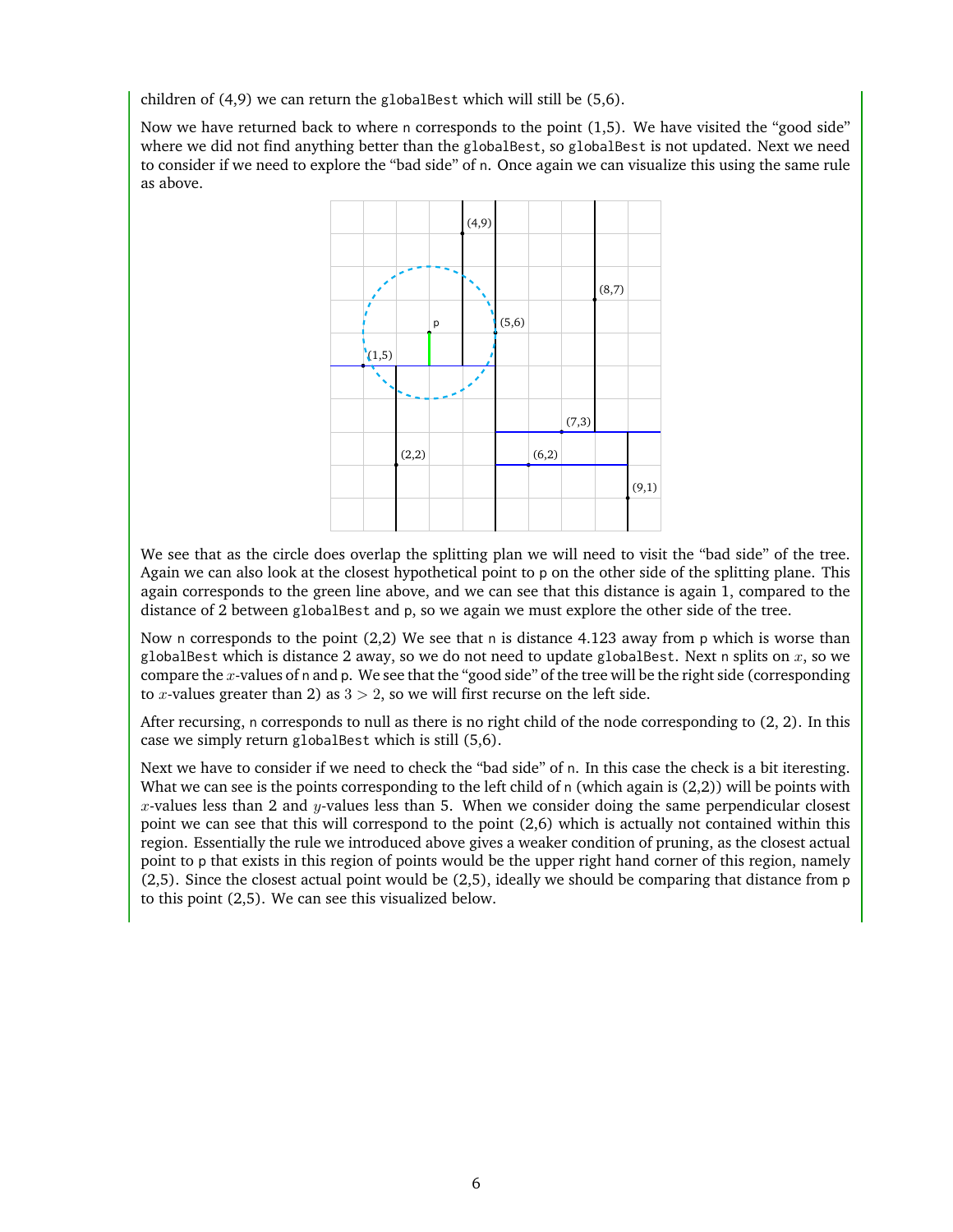

In the above the green line corresponds to the distance rule we have been using, whereas the orange line corresponds to the distance that would be used in the optimal pruning case. From this what we can see is that the perpendicular distance will always be less than this diagonal distance, so by doing the simpler pruning check our algorithm is still correct although it might visit slightly more nodes in our tree than necessary. For implementing this code, it will be much simpler to just use the simpler perpendicular rule. As such we will choose to ignore this slightly more optimal pruning rule, but it is important to know that it does exist.

Regardless we see that we do need to check the "bad side" so we recurse on the left child of the node corresponding to  $(2,2)$ . In this case now n will again be null so we return the current best,  $(5,6)$ .

At this point we can now return to the call where n is (1,5). We have visited both the "good side" and the "bad side" so we can return the globalBest but this has not been updated so we will return the node corresponding to (5,6).

Finally we return to the call where n is the root, (5,6). Once more we need to check if we need to explore the other side of the tree. In this case we can see that the circle is tangent to the splitting plane, or equivalently the best possible point perpendicular from p is distance 2 away from p. As we already have the globalBest storing a point that is distance 2 away from p then we do not need to explore the other side of the tree, as the best we can do is equivalent to what we already have. Here we prune the entire right half of the tree and return globalBest which corresponds to the point (5,6).

Below is the tree that shows which nodes were explored and which we were able to prune where the dashed lines and nodes corresponds to what we pruned.

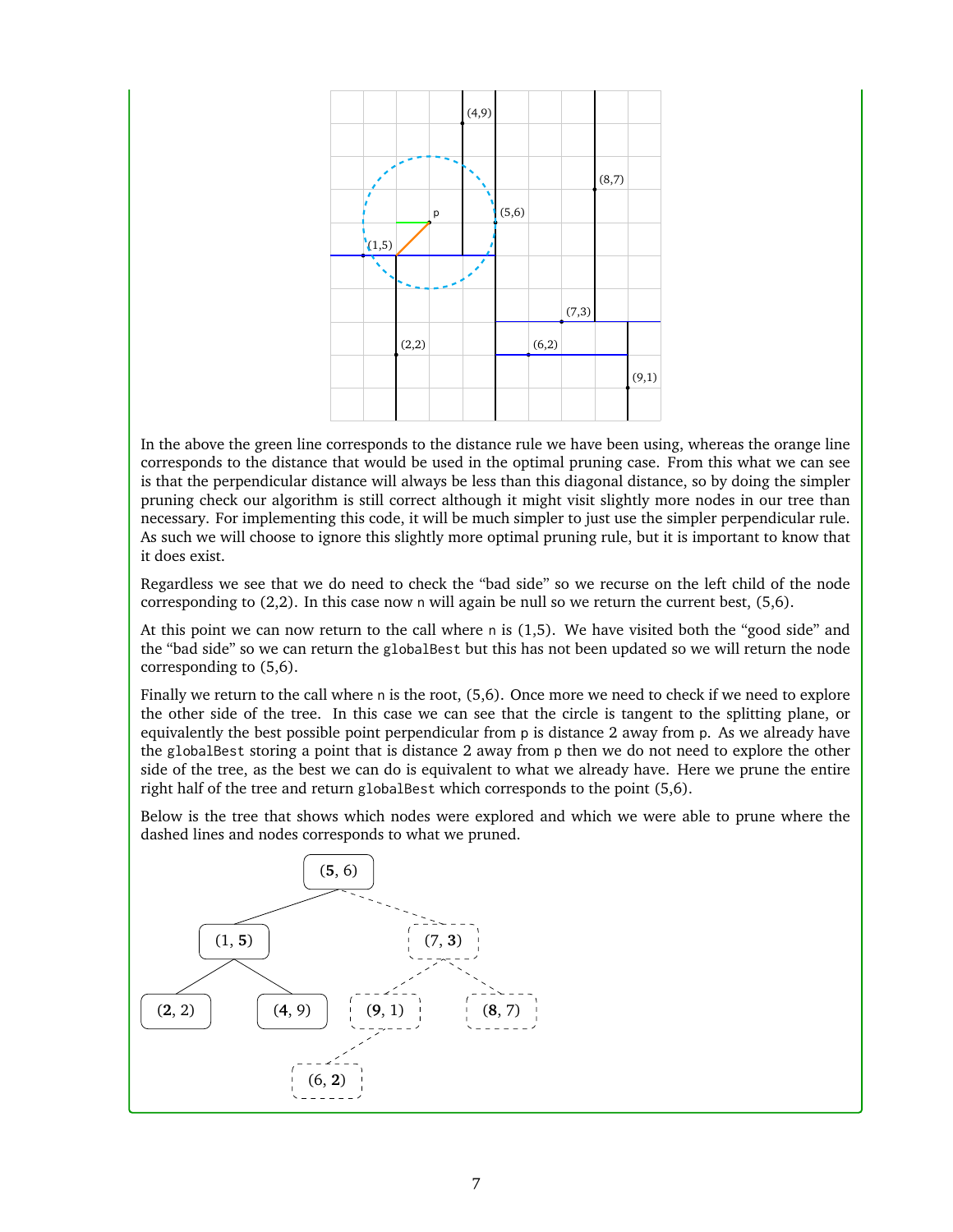# **BFS DFS**

(a) Consider the following graph. Suppose we want to traverse it, starting at node  $A$ .



If we traverse this using *breadth-first search*, what are *two* possible orderings of the nodes we visit? What if we use *depth-first search*?

### **Solution:**

Here are two possible orderings for BFS:

- A, G, F, B, C, H, D, E
- A, C, B, F, G, D, H, E

Here are two possible orderings for DFS:

- A, G, H, F, C, D, E, B
- A, B, C, E, D, F, H, G
- (b) Same question, but on this graph:



#### **Solution:**

Here are two possible orderings for BFS:

- A, B, C, D, E, F, G
- A, C, B, F, G, D, E

Here are two possible orderings for DFS:

- A, B, D, E, C, F, G
- A, C, G, F, B, E, D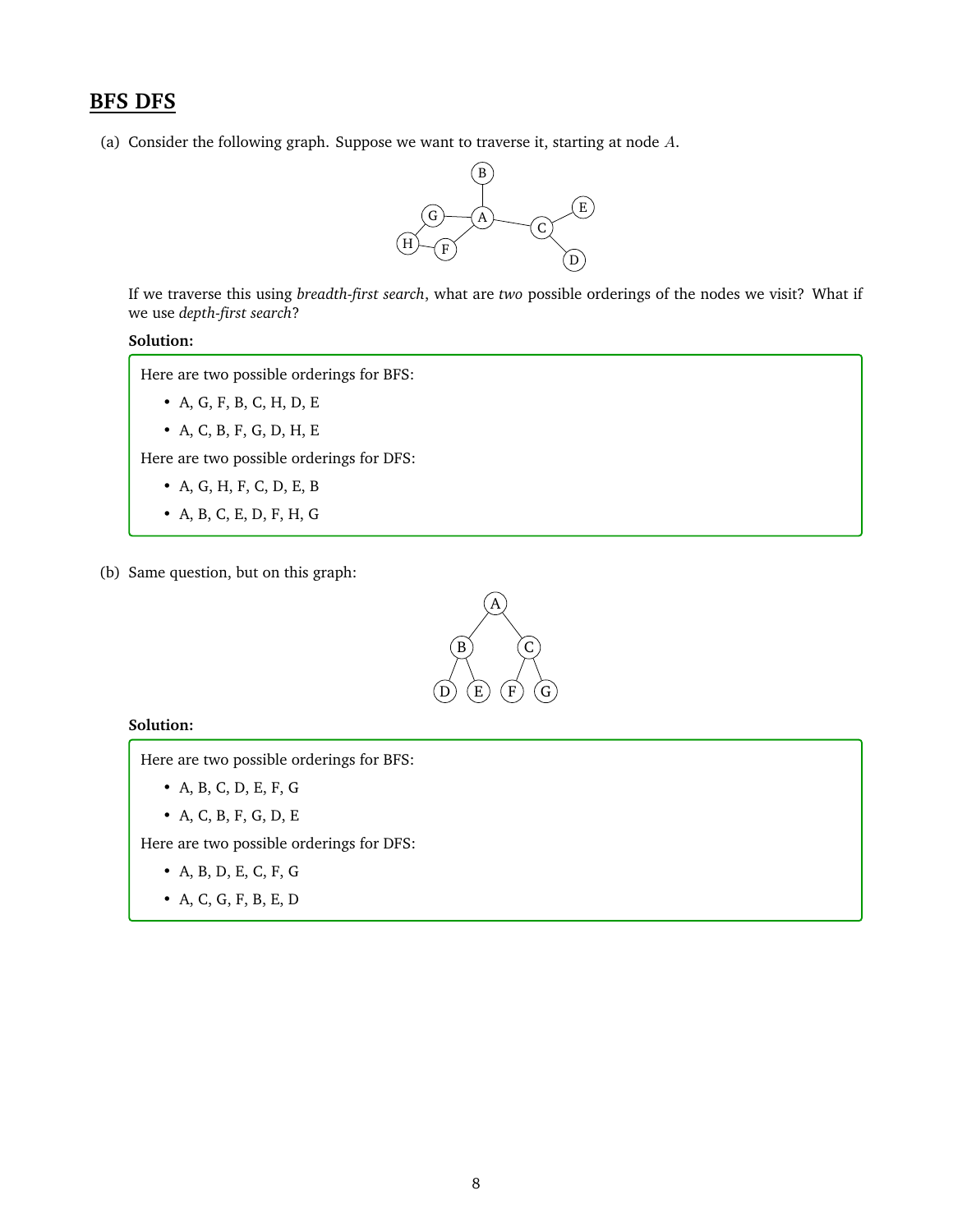#### (c) **Creative Question**

Given a maze in the form of the binary rectangular matrix, find length of the shortest path in a maze from given source to given destination.

The path can only be constrcuted out of cells having value 1 and at any given moment, we can only move one step in one of the four directions. The valid moves are:

**Go Up:**  $(x, y)$  ->  $(x - 1, y)$ **Go Left:**  $(x, y)$   $\rightarrow$   $(x, y - 1)$ **Go Down:**  $(x, y)$  ->  $(x + 1, y)$ **Go Right:**  $(x, y)$  ->  $(x, y + 1)$ 

For example, considering below binary matrix. If source  $= (0, 0)$  and destintion  $= (7, 5)$ , the shortest path from source to destination has length 12.

|   |              |   | $\mathbf{1}$ | $\overline{1}$ | $\mathbf{1}$   |              |                | $0 \quad 0 \quad 1$ | $\mathbf{1}$ | $\mathbf{1}$ |              |
|---|--------------|---|--------------|----------------|----------------|--------------|----------------|---------------------|--------------|--------------|--------------|
| L | 0            | 1 | 1            | $\mathbf{1}$   | 1              | $\mathbf 1$  | $\overline{0}$ | 1                   | 0            | 1            | ı            |
| Г | 0            | 0 | $\mathbf{1}$ | 0              | 1              | $\mathbf 1$  | 1              | 0                   | 0            | 1            | ı            |
| E | 1            | 0 | 1            | $\mathbf{1}$   | 1              | 0            | 1              | 1                   | 0            | 1            | ı            |
| Г | 0            | 0 | 0            | $\mathbf{1}$   | 0              | 0            | 0              | 1                   | 0            | 1            | ı            |
| Г | $\mathbf{1}$ | 0 | 1            | 1              | $\mathbf{1}$   | 0            | 0              | 1                   | $\mathbf{1}$ | 0            | ı            |
| Г | 0            | 0 | 0            | $\overline{0}$ | $\mathbf{1}$   | $\mathbf{0}$ | $\mathbf{0}$   | 1                   | 0            | 1            | ı            |
| Г | 0            | 1 | 1            | 1              | $\mathbf{1}$   | $\mathbf{1}$ | 1              | 1                   | 0            | 0            | ı            |
| Г | 1            | 1 | 1            | 1              | $\mathbf{1}$   | 0            | $\overline{0}$ | 1                   | 1            | 1            | ı            |
| Г | 0            | 0 | 1            | 0              | $\overline{0}$ | $\mathbf{1}$ | 1              | 0                   | 0            | 1            | $\mathbf{1}$ |

#### **Solution:**

The **Lee Algorithm** is one possible solution for maze routing problem based on Breadth-first search. It always gives an optimal solution, if one exists, but is slow and requires considerable memory. Below is complete algorithm -

- (i) Create an empty queue and enqueue source cell having distance 0 from source (itself) and mark it as visited
- (ii) do till queue is not empty
	- Pop front node from the queue
	- If the popped node is desination node, then return its distance
	- else for each of 4 adjacent cells of current cell, we enqueue each vaid cell into the queue with +1 distance and mark them as visited
- (iii) If all the nodes in the queue is procesed and destination is not reached, then return false

Note that in BFS, all cells having shortest path as 1 are visited first, followed by their adjacent cells having shortest path as  $1 + 1 = 2$  and so on.. so if we reach any node in BFS, its shortet path = shortest path of parent + 1. So, the first occurence of the destination cell gives us the result and we can stop our search there. It is not possible that the shortest path exists from some other cell for which we haven't reached the given node yet. If any such path was possible, we would have already explored it.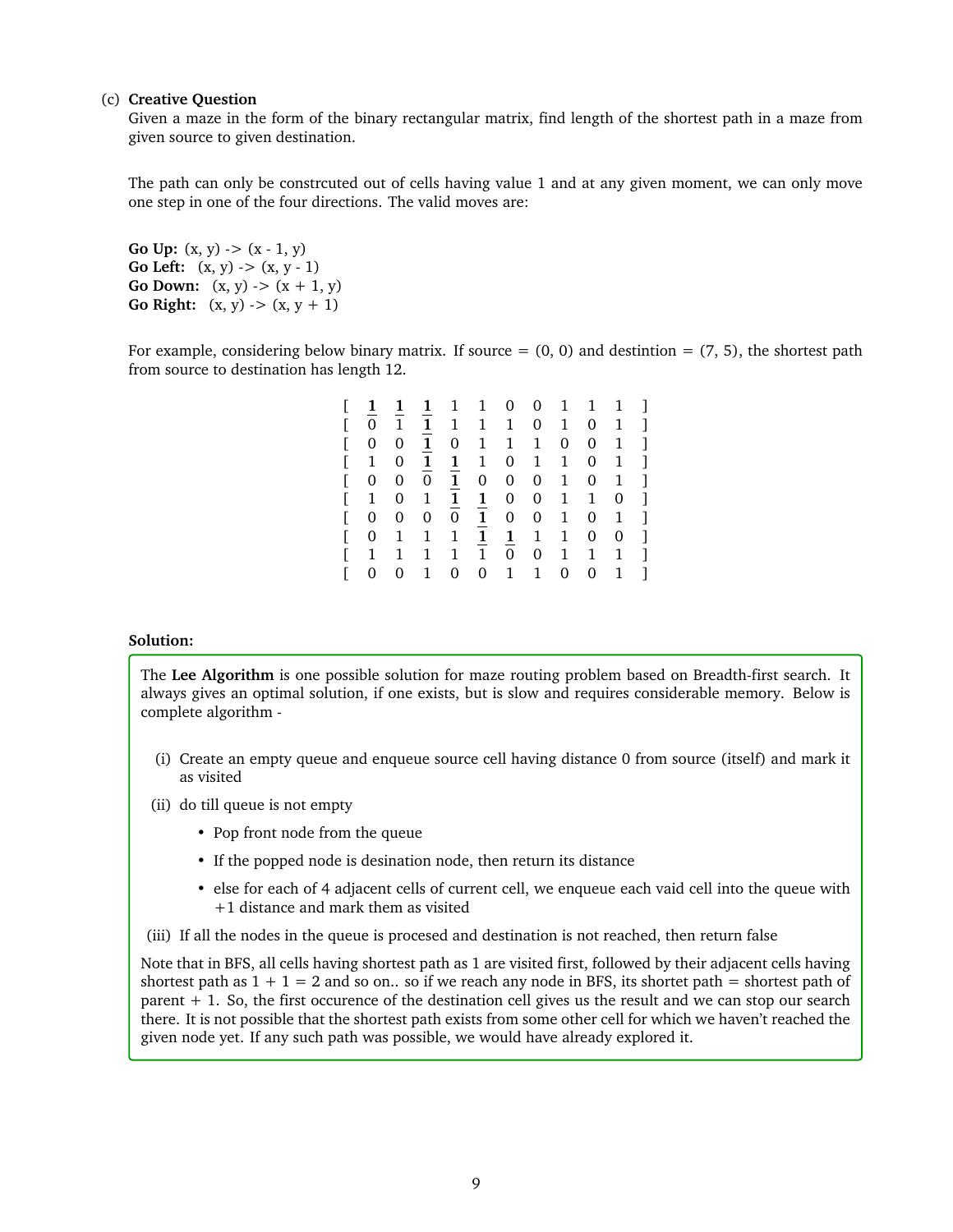# **Creative Graph Problems**

(a) Given a digraph, design an algorithm to find a directed cycle with the minimum number of edges (or report that the graph is acyclic). The running time of your algorithm should be proportional to E V in the worst case.

Application: give a set of patients in need of kidney transplants, where each patient has a family member willing to donate a kidney, but of the wrong type. Willing to donate to another person provided their family member gets a kidney. Then hospital performs a "domino surgery" where all transplants are done simultaneously.

### **Solution:**

Solution: run BFS from each vertex s. The shortest cycle through s is an edge v->s, plus a shortest path from s to v.

(b) Design a linear-time algorithm to determine whether a DAG has a vertex that is reachable from every other vertex.

## **Solution:**

Compute the outdegree of each vertex. If the DAG (Directed Acyclic Graph) has exactly one vertex v with outdegree 0, then it is reachable from every other vertex.